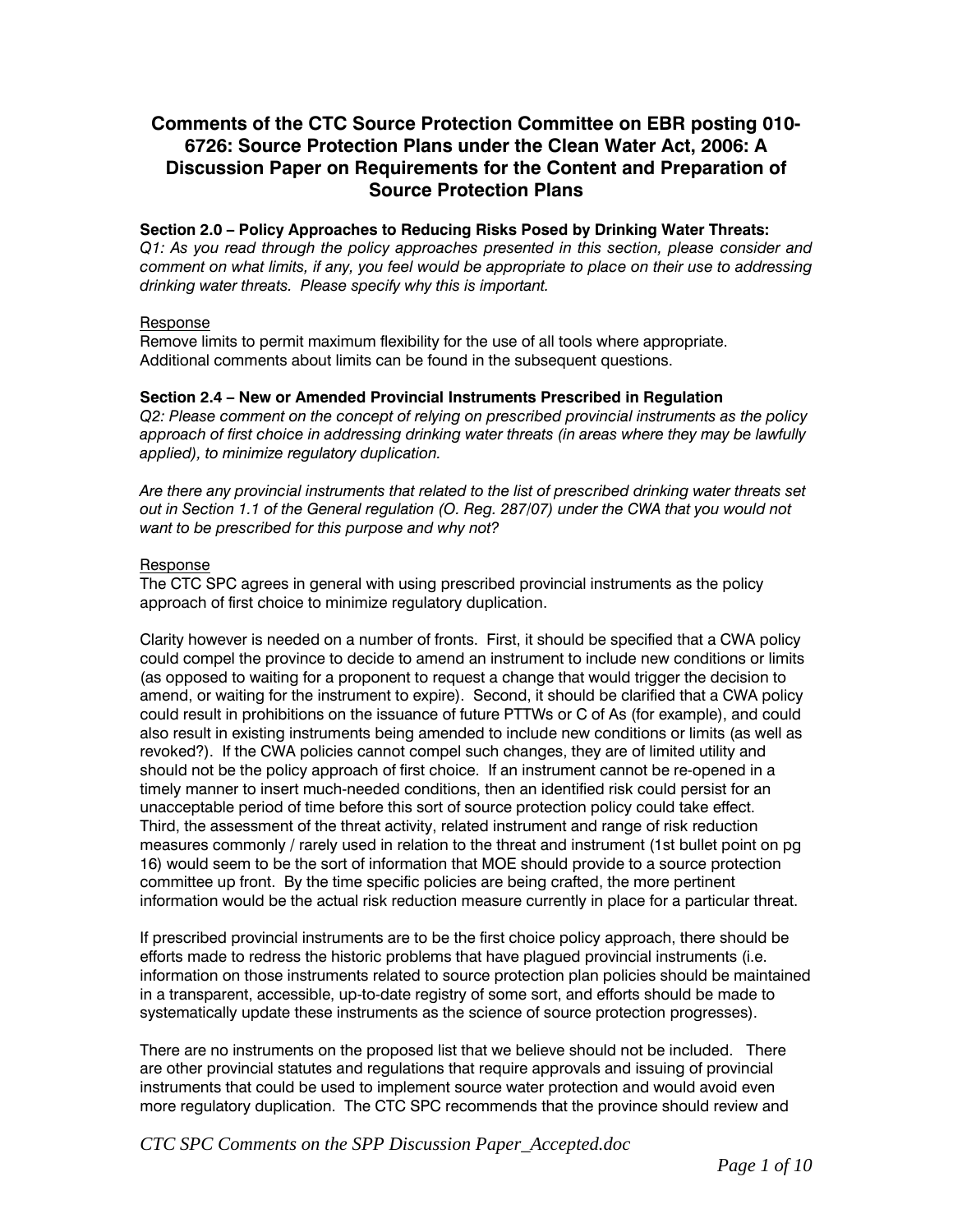provide a list of all the provincial approvals and the rationale for excluding any from the list of prescribed instruments.

Some to be considered for addition include:

- *Conservation Authorities Act* section 28 permits
- Permits under the *Building Code Act* and fire protection approvals
- Environmental Farm Plans
- Technical Safety & Standards Association approvals dealing with handling and storage of fuels
- *Emergency Management Act* approvals, e.g. where needed to ensure municipal water system operators are provided information, etc.
- Brownfield RSC (Record of Site Conditions)
- Broaden pesticide permits from land-based to add pesticide application to water & pesticide storage

### **Additional Comments/Questions:**

Response

Can provincial instruments that currently don't allow for conditions be amended to allow conditions?

### **Section 2.5.1 – Risk Management Plans – Regulated Activities**

*Q3: Please comment on the proposals above related to the use of the risk management plan approach to address drinking water threats to source water. What other limits, if any, do you think would be appropriate to place on the use of this policy approach in source protection plans and why?* 

### Response

The CTC SPC agrees with using provincial instruments as the approach of first choice (where they exist) and then using RMP where no provincial instrument exists. However, RMP should be allowed for moderate risks to prevent them from becoming a future significant risk. Instead of just "is" a SDWT, wording should be changed to "or would be" a SDWT.

On page 17, the discussion paper suggests that risk management plans (as well as ss. 57 and 59) could only be used for activities identified as significant threats. This is also evident on page. 18 where the recommendation is made to authorize the use of risk management plans for any other significant threat activity included in an approved assessment report [comparable language on page 20 with respect to prohibitions]. However, CWA s. 22(10)(a) [and 22(13)(a) with respect to s. 59] states that:

An area shall not be designated for an activity under paragraph 1 or 2 of subsection (3) unless,

(a) all of the designated area is in an area that is identified in the assessment report as an area where the activity is or would be a significant drinking water threat;

Accordingly, s. 57, 58 and 59 policies should be available to address not only significant threats, but also moderate or even low threats if those threats "would be" significant drinking water threats but for the source protection policy.

This could be accomplished by allowing risk management and prohibition policies to be broadly used (as per the discretion of the source protection committees) by prescribing any activities that "are or would be" significant drinking water threats. Section 59 should similarly be applicable to land uses that could be related to a threat "which is or would be" significant.

Limiting the application of s. 57-59 to significant drinking water threats runs contrary to the text of the CWA and makes it virtually impossible to meet the requirement in CWA s. 22(2) para. 2: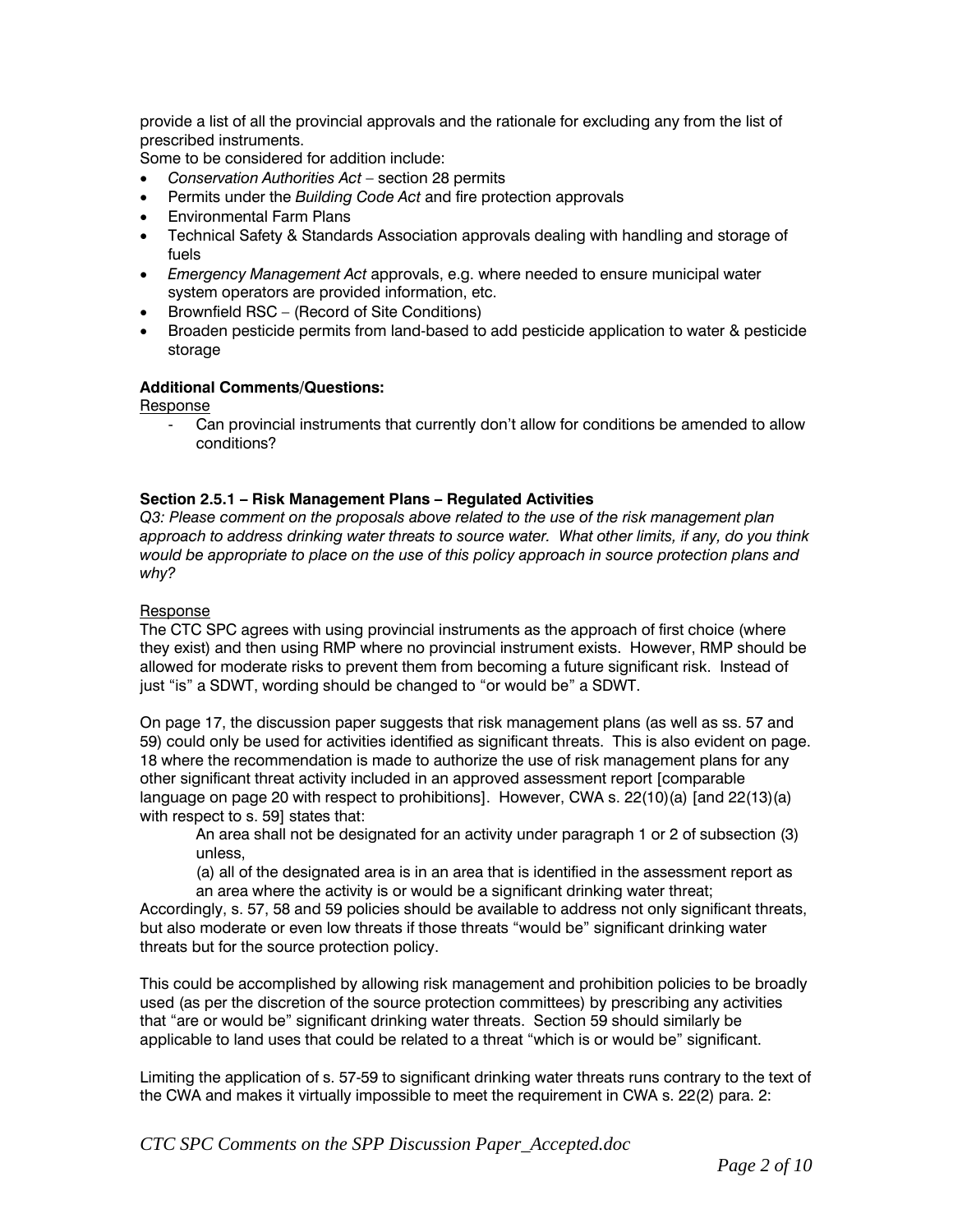Policies intended to achieve the following objectives for every area identified in the assessment report as an area where an activity is or would be a significant drinking water threat:

i. Ensuring that the activity never becomes a significant drinking water threat.

On page 18, the proposal is made to give risk management officials the authority to exempt a person from requiring a risk management plan where the official determines a prescribed provincial instrument does regulate the threat activity. It is hard to imagine where this approach might make sense: presumably, it would be applicable if the source protection committee had erroneously created a risk management policy where a comparable provincial instrument already existed or subsequently came into existence by virtue of the requirement to conform/have regard to another source protection policy and that instrument achieved the same effect. However, except in these limited circumstances (essentially involving errors on the part of the SPCs leading to administrative duplication), the risk management official should not be given the authority to over-ride a decision of the source protection committee. Such unilateral action, taking place in confidential, closed-door discussions with property owners, could undermine the entire validity and accountability of the source protection planning process. Furthermore, if the risk management official were to be given such limited authority in the case of administrative error ONLY, it is insufficient to say that "the official determines a prescribed provincial instrument does regulate the threat activity"; the instrument should be required to regulate the threat activity to an equal or higher standard as that set out in the source protection risk management policy.

The CTC SPC wants no wording in the regulation that limits the ability to use this approach. If it is science-based and defensible, then no criteria should be used that might tie an SPC's hands or limit the use of RMP.

# **Additional Comments/Questions:**

Response

- Can existing auto wrecker yards and auto body shops be subject to a RMP?
- If SDWT activities/land uses are not mapped, how does a landowner get notified to improve their operations?

#### **Section 2.5.2 – Prohibition**

*Q4: Do you agree with the concept of avoiding the use of outright prohibition to address existing threats unless there is no alternative, as outlined above? Please share your rationale for this discussion.* 

*What other criteria do you think would warrant using prohibition to reduce the source water risks posed by significant threat activities?* 

#### Response

The CTC SPC disagrees with the proposal to limit prohibition unless there is no alternative. Prohibition is an important tool to be used where and when necessary and there should be no restrictions on its use. Since all criteria and circumstances can't be foreseen where prohibition should be used, then none should be listed to leave flexibility in the use of the tool. It is also important to not have limits, as such wording will likely lead to future appeals of a prohibition on the grounds that the SPC didn't consider all possible alternatives.

# **Section 2.5.3 – Restricted Land Uses**

*Q5: Are there other provisions of the Planning Act that should be identified (see text box above)? Please share your rationale for your response.*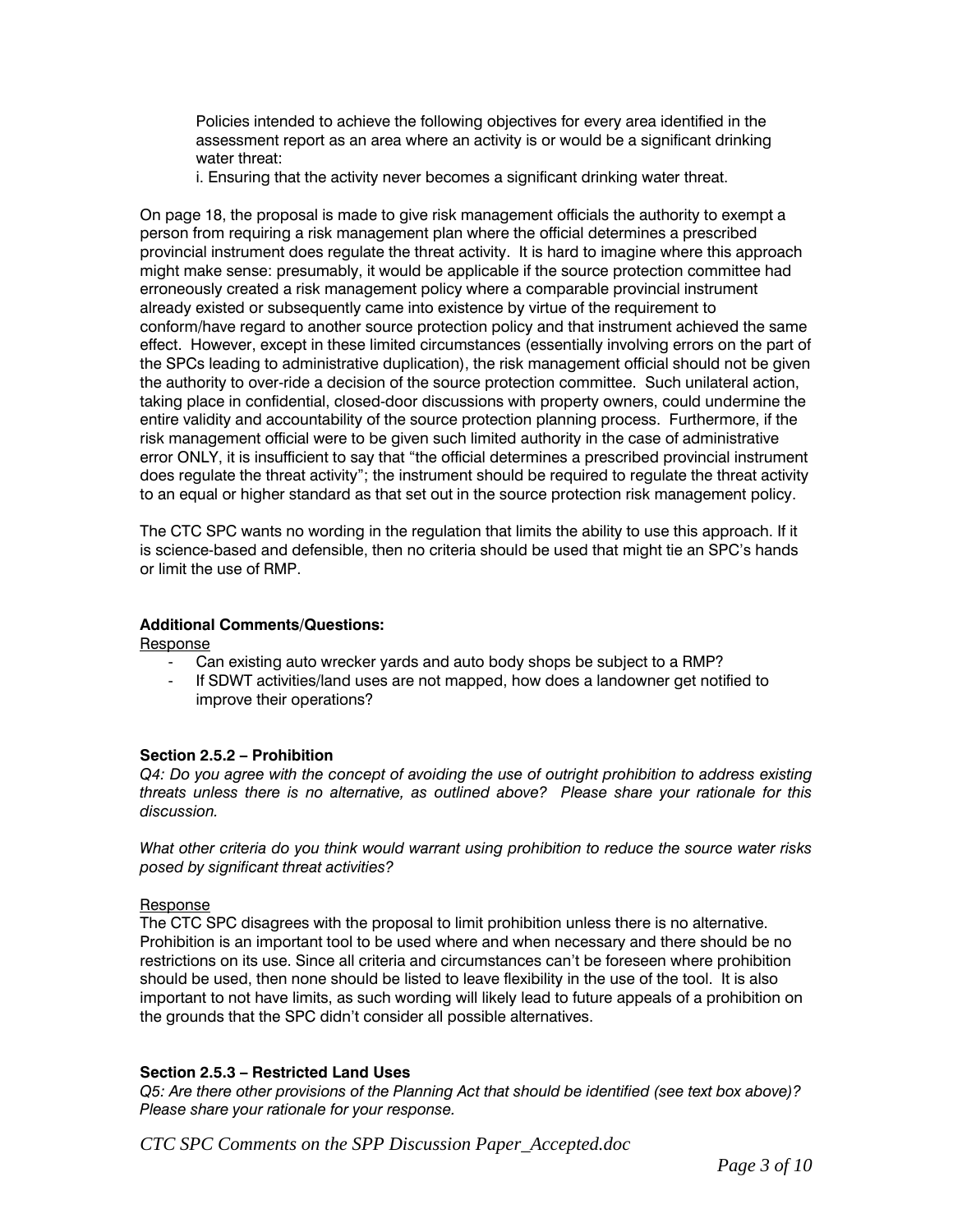### Response

The CTC SPC finds the list in the Discussion Paper to be quite comprehensive, but would recommend that provisions of the *Building Code Act* be added in addition to the *Planning Act*. There are important activities controlled under the Building Code administered by municipal building inspectors that can complement source water protection actions, including but not limited to the siting and inspection of private septic systems.

*Q6: Do you agree with the proposal under consideration to allow source protection committees the broad use of the restricted land uses approach set out in Section 59 of the CWA? Are there certain land uses that you believe do not relate to particular activities identified as prescribed drinking water threats in Section1.1 of the General regulation under the CWA (O. Reg. 287/07)? Please share your rationale for your response.* 

### Response

The CTC SPC agrees to the broad use of restricting land uses under the *Planning Act* for preventing SDWT. We do not recommend putting limits on this provision.

We would recommend that it is clarified that the proposed requirement for an application to be made the risk management official (page 21, last paragraph) be part of the one-stop/one-window application process referred to in the preceding paragraph. It is important to work within the streamlined municipal review process.

### **Additional Comments/Questions:**

Response

- Clarity or confirmation is required that CWA s. 59 (1) (b) allows for the *Building Code Act* and building permits to be used to stop SDWT and ensure compliance with the source protection plan.

# **Section 2.7 – Policy Approach Selection, Knowledge Gaps and Uncertainty**

*Q7: Please comment on the considerations related to knowledge and data gaps presented in this section. What additional content related to these gaps, if any should be included in the source protection plan?* 

# Response

The CTC SPC in general agrees with using a soft approach to address risks where the scientific knowledge is too equivocal because of data gaps or uncertainty, until such time as there is more certainty. However it should be left to the discretion of the source protection committee to make that determination and not prohibited in the regulation. For instance, there may be some uncertainty in the determination of what moderate or low threats would become significant threats and in some such circumstances "harder" approaches may be warranted in order to achieve the objective of ensuring that the activity never becomes a significant drinking water threat. Additionally, this comment could be relevant to situations involving cumulative impacts. I.e. where there are a dozen threats within a close vicinity and each one ranks only as moderate when viewed in isolation of the others, logic may dictate that if testing were done on the whole they would amount to a significant threat currently. Again, there should be the leeway to take a precautionary approach and apply "harder" approaches in advance of the testing that would be done to confirm the significant existing threat.

It is also recommended that a province-wide strategy to address province-wide data gaps/uncertainty could be useful.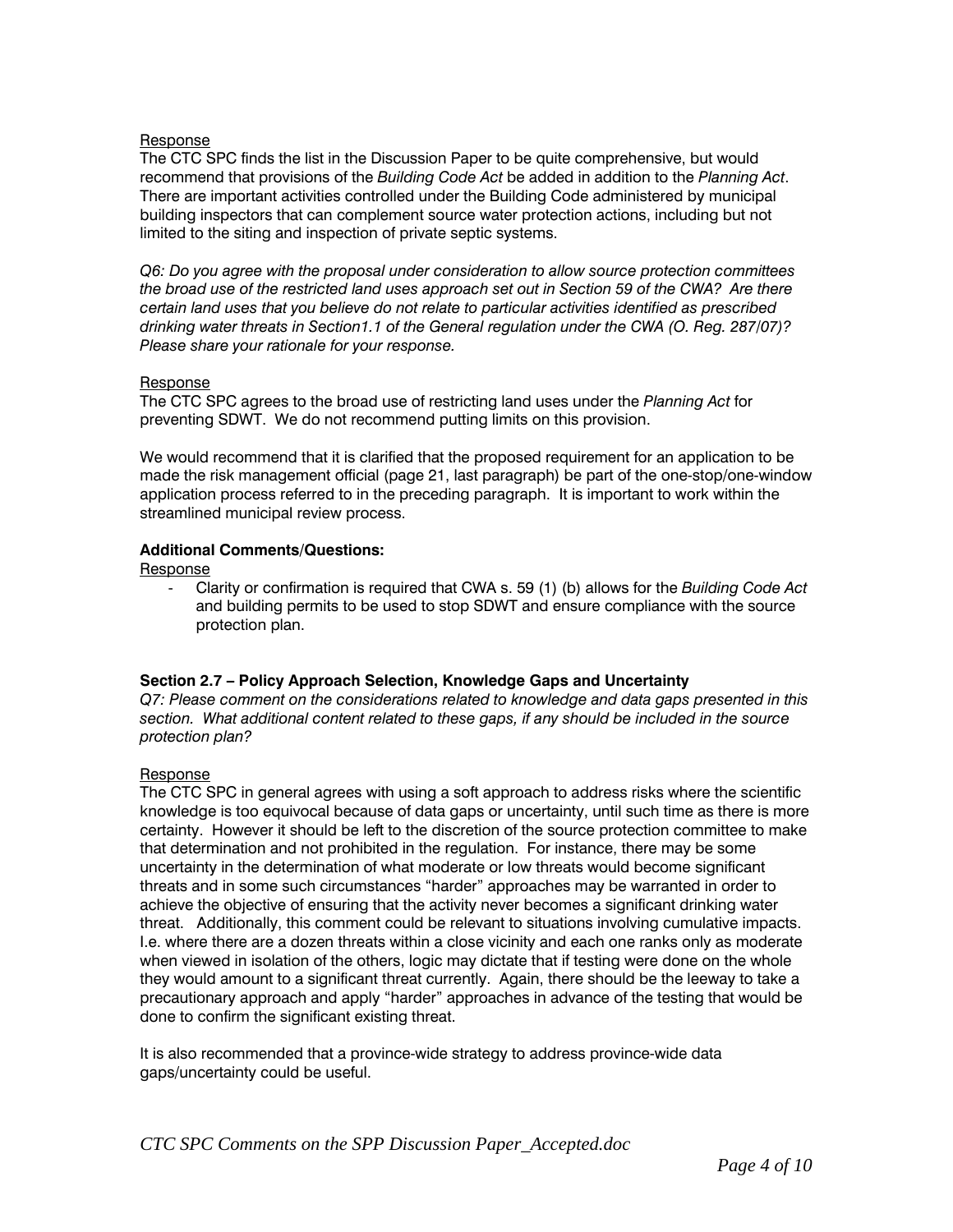It is noted, however that this proposal may be in conflict with the "precautionary approach" to managing environmental threats set out in the Ministry of the Environment's Statement of Environmental Values under the *Environmental Bill of Rights Act* which sets the policy approach to be used in its decisions.

The CTC SPC also notes that a RMP (which is not a "soft" tool) can be an effective tool to address knowledge gaps and uncertainty, where requirements are imposed to gather more information and monitor a situation.

We agree with the proposal on page 24 that the source protection plan should identify policies that will need to be revisited when the knowledge gaps have been addressed. This requirement should tie into a parallel list in the assessment report of what future studies are needed, and include a plan/timeline/budget/reporting mechanism for accomplishing the work.

# **Section 2.8 – Additional Content Requirements Under Consideration for Threat Policies**

*Q8: Would including information about the specific areas to which a threat policy is intended to apply be useful to you? Why or why not? Please comment on the concept of including*  documented rationale in support of threat policies in the source protection plan. What additional *details, if any should be considered for inclusion in the regulations governing threat policies and why?* 

### Response

The CTC SPC feels that additional information, particularly standardized mapping and documented rationale, would be useful as it will assist municipalities in taking the information in the SPP to adopt into their Official Plans (OP) and Zoning By-Laws (ZBL) and it will provide the consistency needed to support OP/ZBL policies. It is felt that appending the assessment report to the SPP will provide the scientific rationale required, and that rationale be provided through reference to specific, applicable sections (eg. section #) of the assessment report. A decision making matrix developed by the province should be used to support the addition of any nonmandatory policies which the SPC wishes to include in the SPP, and that rationale be provided through reference to the decision making matrix. Inclusion in an SPP of non-mandatory policies (e.g. moderate or low threats) should be supported by a formal resolution of the SPC.

# **Section 3.0 – Policies Governing the Monitoring of Drinking Water Threats and Issues**

*Q9: Is the proposed content for inclusion in policies governing monitoring appropriate or too onerous? What additional information or changes, if any, regarding the content of monitoring policies do you propose and why?* 

# Response

The CTC SPC support a standardized approach for monitoring, but at this time, it is premature to comment upon the monitoring content requirements until the scope of the threats and monitoring required is identified through the assessment reports. When the assessment reports are completed, we can better determine if the monitoring requirements as set out in the Guidelines are too onerous. There should be consistent approach to monitoring. It would be beneficial to have the ability to provide further comments on monitoring requirements in the future.

- The guideline requirements for monitoring did not include (but should) requirements to document follow-up actions, notification, etc in response to significant outcomes/findings that come to light through monitoring.
- If there are different monitoring policies for different monitoring approaches that are taken (ie monitoring through provincial instruments, CA/Municipal monitoring, and self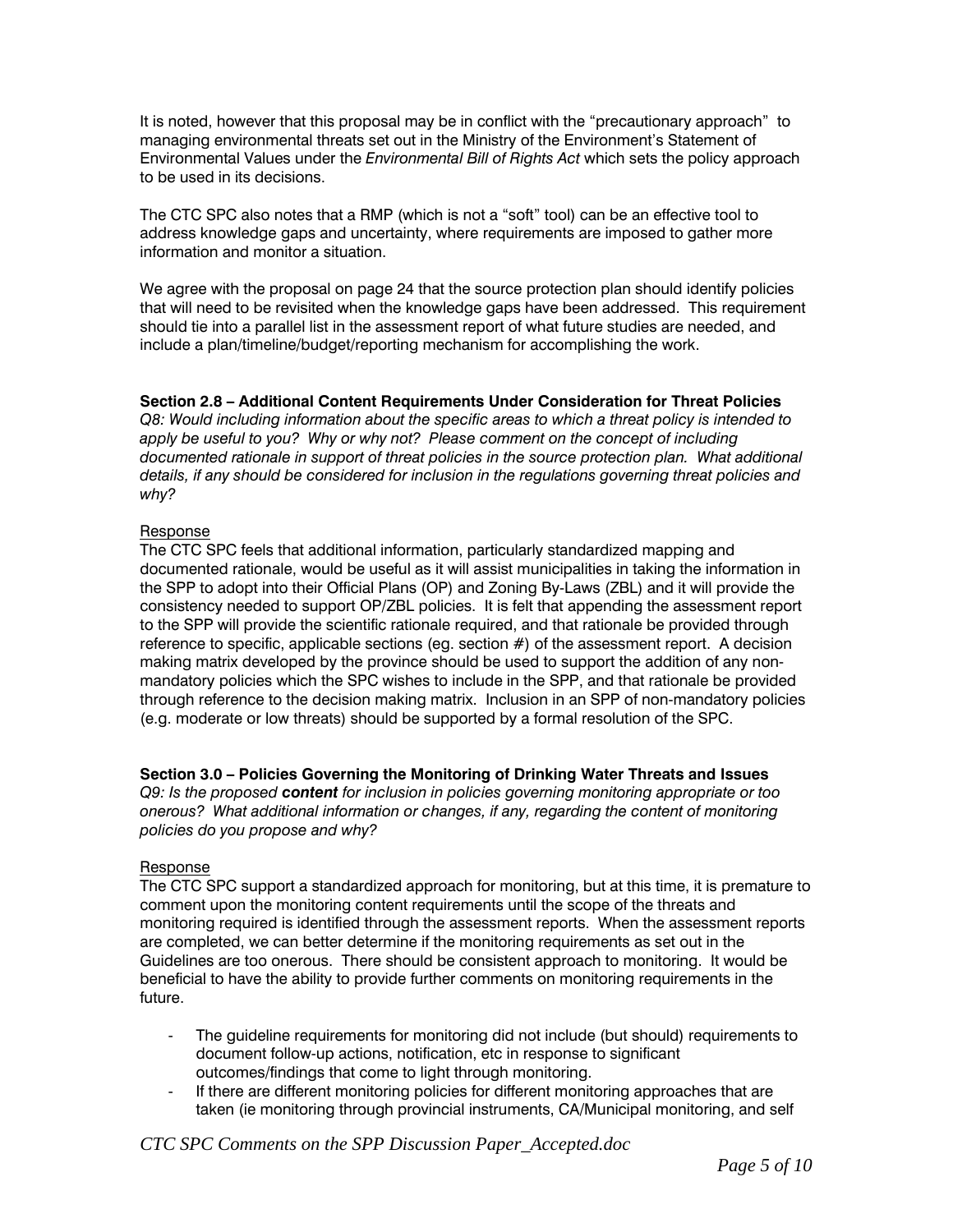regulation), it may be useful for the province to provide some guidance with respect to a monitoring tool box.

- At this time it is unknown as to who will be responsible for monitoring; will it fall under the responsibilities of the risk management official, the municipality, the SPA or the CA? It would be helpful for the province to provide some guidance with identifying who should/could be conducting the monitoring to help the SPC in assigning the tasks.
- There are concerns regarding the feasibility of fulfilling monitoring requirements (financial assistance, staff resources,) in particular for smaller municipalities and single tier municipalities.
- While one municipal representative felt the minimum monitoring standards were too onerous and that flexibility in monitoring would be desirable, a general public representative felt the minimum monitoring provisions were appropriate.

# **Section 4.0 – Policies Related to Great Lakes Targets**

*Q10: Do you have any comments on the proposed reporting requirements described above with respect to Great Lakes targets? Please share the rationale for your response.* 

*Q11: Are the proposed requirements above appropriate? Too onerous? Why? What additional details, if any should be included in the source protection plan regarding the content of Great Lake target policies?* 

*Q12: What other details, if any, should be included in the source protection plan in association with designated Great Lakes policies?* 

*Q13: Is the proposed content for inclusion in policies governing the monitoring of Great Lakes target policies appropriate? Too onerous? What additional information or changes, if any, do you propose and why?* 

# Response

It is premature at this time to comment upon reporting requirements, whether the reporting is too onerous, the content of the Great Lakes Policies and designated Great Lakes policies, etc, until the ongoing Great Lakes Collaborative work is completed and until targets have been identified by the Minister.

It is strongly felt that anything to do with the Great Lakes should be a Provincial/Federal led responsibility due to the complexities involved and the number of stakeholders (local, provincial, federal, international, CAs, etc).

With respect to Great Lakes targets, the Minister should proceed quickly to establish a multistakeholder advisory committee on the Great Lakes, to assist in establishing appropriate Great Lakes targets. Reporting on the Great Lakes should identify all issues or emerging problems associated with the Great Lakes as a source of drinking water, and suggest those targets/policies that may be needed. The advisory committee's recommendations can inform this analysis. There should be a timeline for the establishment of needed Great Lakes targets, and an indication of what further scientific studies are needed.

# **Section 5 - Consultation and Engagement Requirements:**

*Q14: To what extent should the government regulate early engagement efforts? What do you think*  is the "right" level of early engagement? Without the information gathered from early engagement *efforts, how else could a policy developer determine the appropriate details (e.g., implementation approach, risk reduction measures), to include in plan policies? Please share your rationale for your response.* 

#### Response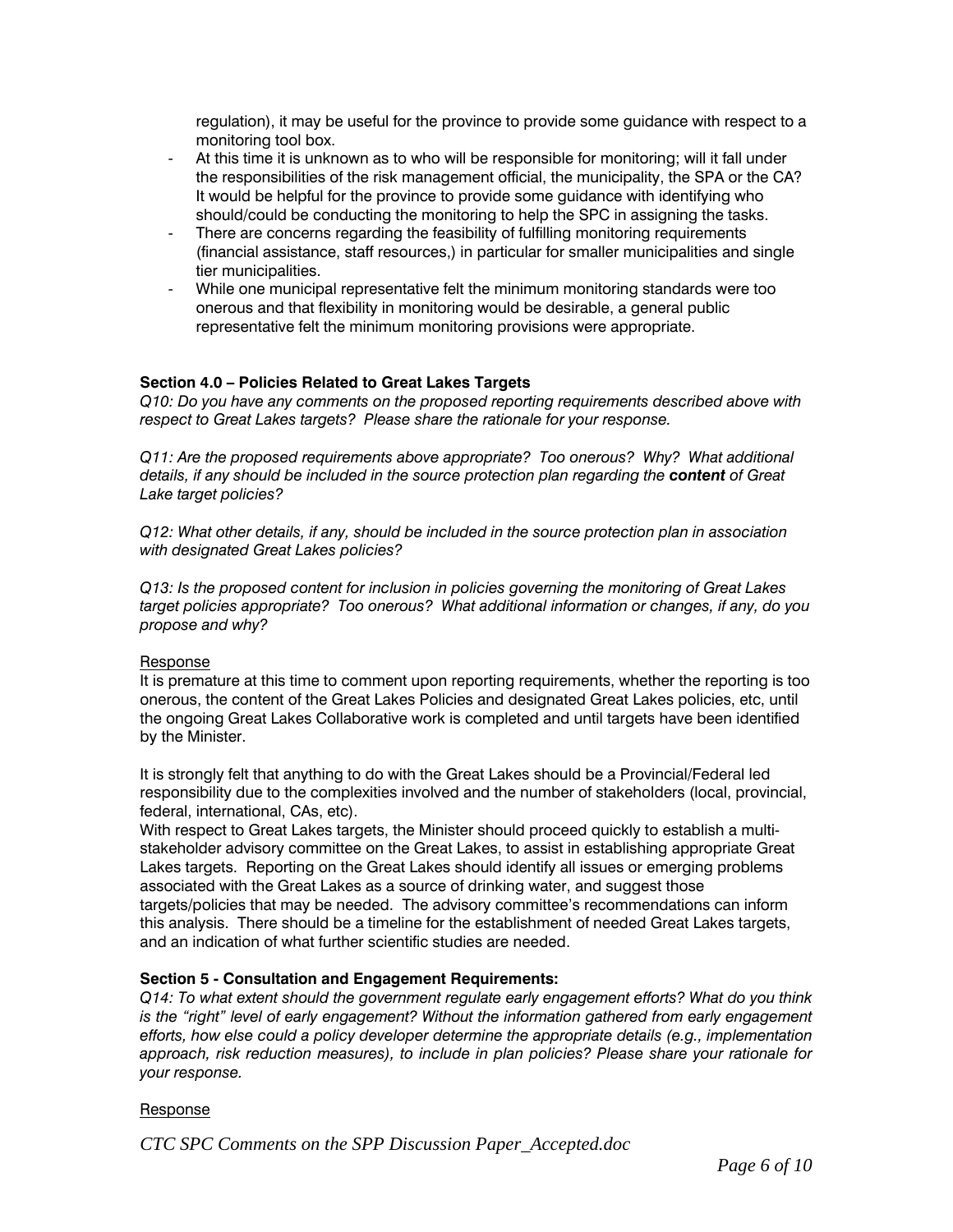The CTC SPC supports regulation of early engagement efforts. However, the Committee recommends that this stage of consultation be regulated in a manner that affords the SPC flexibility in regards to engagement methods. The proposals in Table 3 appear reasonable.

Early engagement is considered highly valuable to the process of SPP preparation and it is in keeping with the contemporary planning principles relating to pre-consultation for planning applications. It was noted by SPC members from the Municipal stakeholder sector that municipalities now mandate private developer participation in early engagement efforts with relevant plan review agencies to help streamline the plan review process and to ensure complete applications are submitted. Similar efforts should be followed by SPCs to ensure these objectives are met during SPP preparation.

In order to maximize the benefits of early engagement, the SPC feels that it may also be important for the Province to specify in the Regulation who should be consulted. This list should be general but inclusive. Ultimately, it should be left to the discretion of the SPC to decide who the appropriate groups are in their jurisdictions. Among those to consider listing in this regard are the following:

- municipal staff and councils,
- affected landowners.
- adjacent SPA technical staff and SPCs,
- relevant provincial staff responsible for issuing instruments,
- affected individual businesses owners and, where applicable, their relevant business associations, and
- relevant interest groups.

*Q15: Do you agree with the proposed consultation topics for the source protection plan? What additional consultation topics, if any, should be included? What is your opinion on identifying certain consultation topics as "discretionary" versus "required"? Are the proposed regulatory requirements associated with each consultation topic appropriate, too onerous, or missing any key requirements? Please share your suggested changes and supporting rationale.* 

#### Response

The CTC SPC considers the proposed consultation topics to be appropriate. Some areas related to consultation should remain discretionary in order to afford SPCs flexibility to tailor consultation efforts to the specific circumstances of an SPA.

An additional topic for consultation at the Draft SPP stage should be to invite input from adjacent SPA technical staff and SPA municipalities where plan policies under consideration may trigger cross-boundary concerns or may benefit from a coordinated policy approach.

The CTC SPC considers the proposed regulatory requirements associated within each consultation topic to be appropriate.

# **Section 5.1 – First Nations Engagement and Consultation:**

*Q16: What other actions should be taken to ensure First Nation concerns and Aboriginal rights and treaty rights are considered in the policy development process and that policies do not have a deleterious affect on these rights? Please share your rationale for your response.* 

#### Response

The Committee had no comments in response to this question as First Nations engagement and consultation matters are not applicable in the CTC SPR as there are no reserve lands. Any potential impacts on general First Nations issues and rights need to be considered by the province.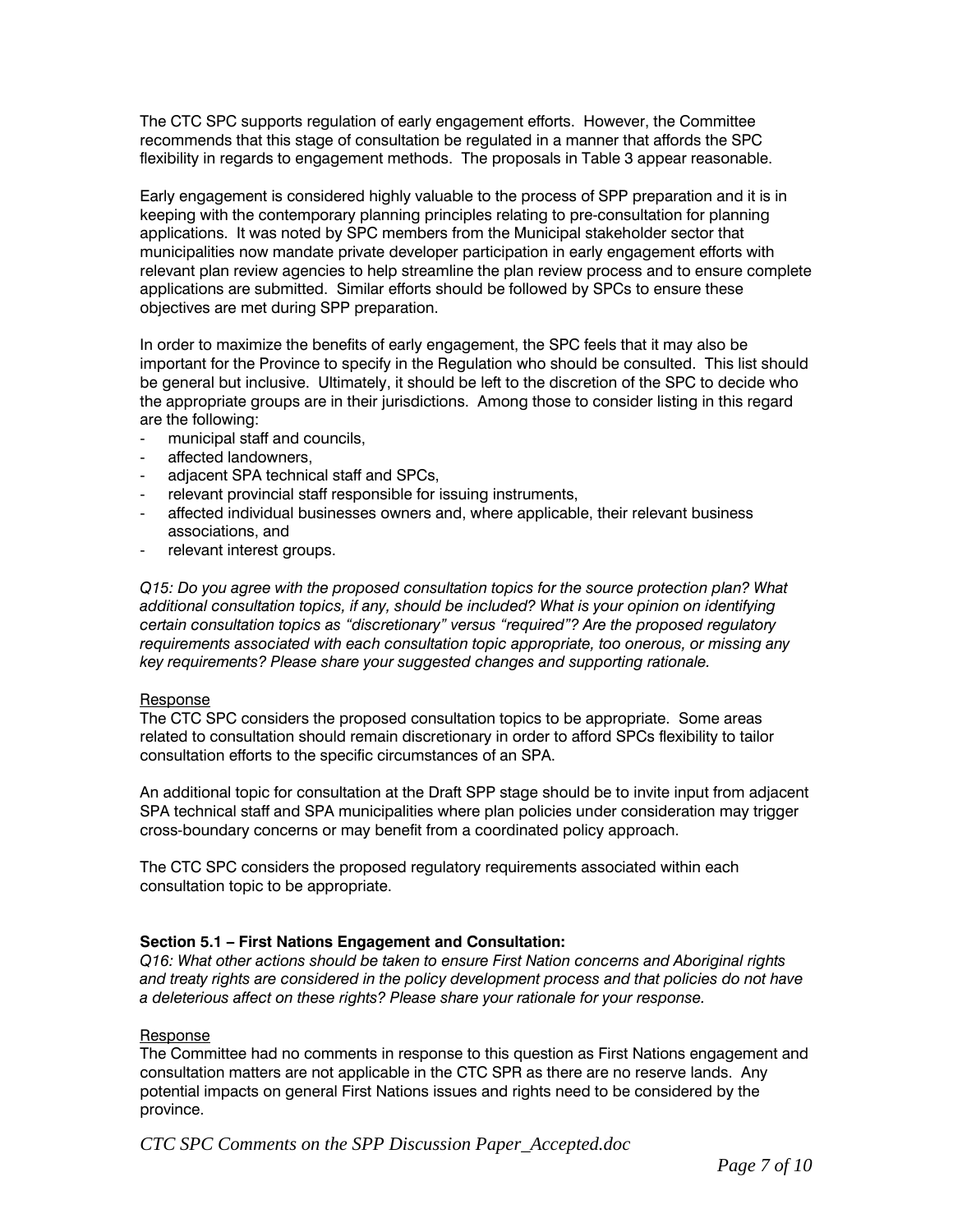### **Section 6 – Proposals Summary:**

*Q17: What additional content, if any, should be included in the source protection plan? Please provide your rationale for your response.* 

#### Response

The CTC SPC supports the proposed additional SPP content and suggests the following be included:

- I. Section summarizing existing knowledge gaps.
- II. Section identifying all areas where the policy approaches available are perceived to be insufficient for addressing threats and SPC recommendations for what may be done to resolve deficiencies.
- III. Recommended date for the Minister's consideration on when the plan should be reviewed.

### **Section 7.1 – Annual Progress Reports:**

*Q18: Are the proposed regulatory requirements associated with the annual reports appropriate, too onerous or missing any key requirements? If so, please indicate which items should or should not be included in the reports with your response.* 

#### Response

The CTC SPC considers all proposed regulatory requirements associated with annual reports to be appropriate. However, the Regulation should further require that information be provided in Annual Reports on recommended measures to ensure all identified concerns will be addressed (i.e. how identified issues will be addressed and when). For example, where steps have not been taken to implement plan policies within  $+/-$  six months of the established timelines, explanation of these occurrences within the Annual Report should be accompanied by descriptions of what will be done to resolve this implementation gap and what timelines for compliance should be encouraged. Additionally, with respect to progress made on addressing research needs and knowledge gaps, the summary to be provided within the Annual Report should be accompanied by descriptions of what steps will be taken to improve progress in accordance with some specified schedule.

In addition to the required details already under consideration by the MOE, the CTC SPC recommends that Annual Reports also provide feedback on the general implementation success of Risk Management Plans. Municipal Stakeholders on the CTC SPC note that this new tool appears to rely on the discretion of the individual Risk Management Official. It was felt that the SPC should continuously be made aware of the success of this policy approach in order to better evaluate its efficacy.

Finally, the CTC SPC also recommends that an additional section in the Annual Report should be dedicated to providing an annual inventory of new or emerging drinking water threats.

### **Section 7.2 – Plan Reviews and Plan Amendments:**

*Q19: What other circumstances, if any, should trigger the ability of the source protection authority to initiate an amendment to the approved source protection plan?* 

#### Response

The CTC SPC supports the proposed additional circumstances for triggering the ability of the SPA to initiate an amendment to the approved SPP and suggests the following be included:

- I. New drinking water source is approved,
- II. New drinking water issue arises,
- III. New drinking water threat is identified,
- IV. New research is available,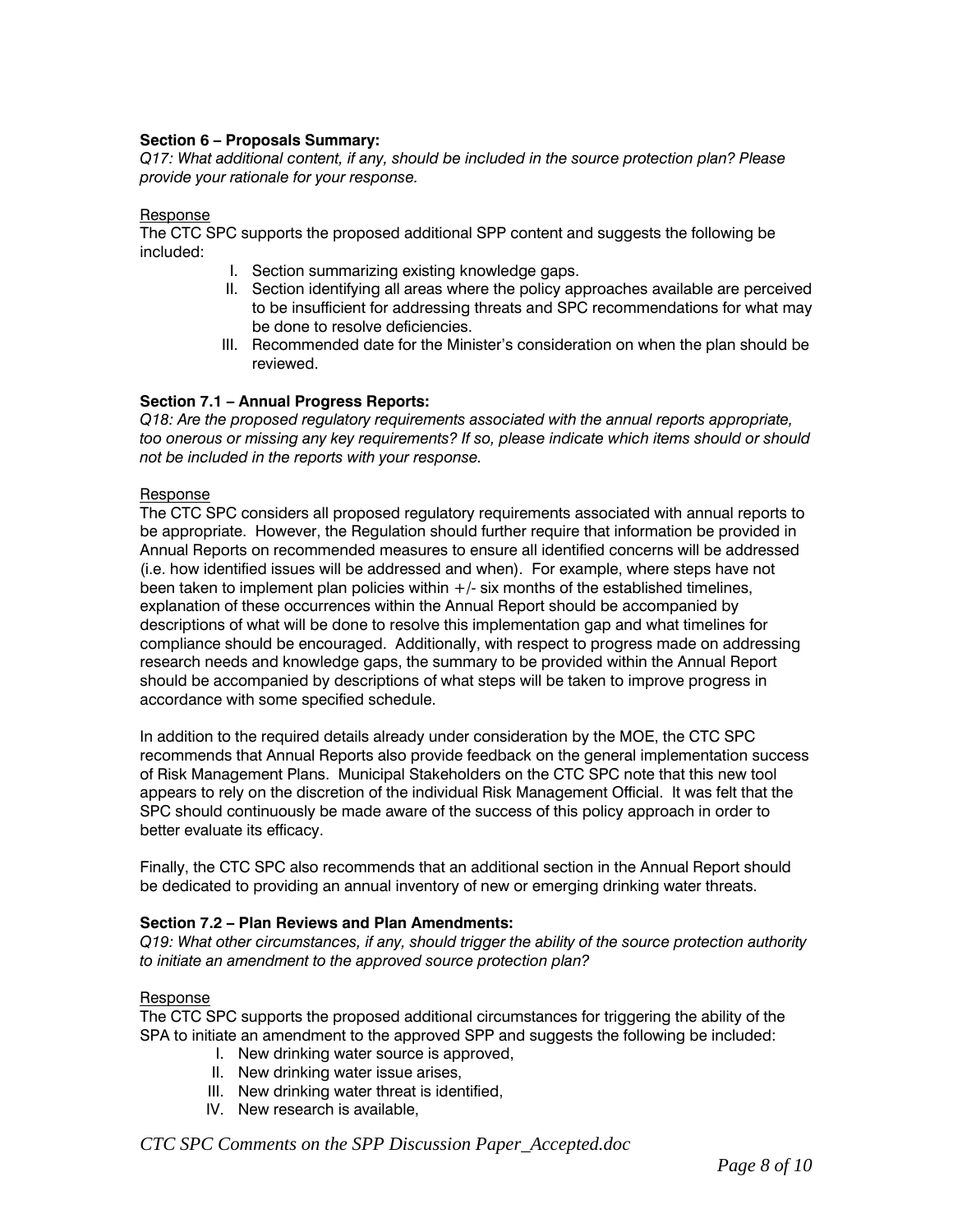- V. Progress has been made towards addressing previously known knowledge gaps, or
- VI. Other situations at the discretion of the Minister.

Additionally, the Committee strongly supports the province's proposal to set out in regulations that the SPA engages and involves the SPC in the plan amendment process.

*Q20: Do you agree with the proposed requirements related to amended source protection plans, as outlined above? Please share your rationale for your response.* 

### Response

The CTC SPC agrees with the proposed requirements related to amending source protection plans.

# **ADDITIONAL COMMENTS**

### **SPP and Barriers to Establishing New Water Systems:**

*The CTC SPC has an additional concern that source protection plans under the CWA may create additional difficulties in establishing new water systems.* 

### **Suggestion**

The CTC SPC would like the MOE to consider the potential impacts of the CWA on the ability of municipalities to establish new water systems, particularly wells and put in place some tools under other legislation to complement and streamline requirements.

There is a need to prevent the CWA from being used as a NIMBY tool to slow the EA process (eg. by asking for a bump-up), when a municipality is searching for a new well site. The approval process for bringing new municipal water supplies on line needs to be streamlined. There needs to be an alternative dispute resolution or mediation process under the CWA to address the hurdles to getting new municipal supplies approved and operational.

The CTC SPC sees the process under the CWA is adding what we feel is necessary and additional protection to drinking water. Landowners near future wells however will most likely view the policies we put in place as actually or potentially restricting the use of their property. There is already an EA process in place for establishing a new ground water supply. It is a fair and transparent procedure, but may be seen to take considerable time and hence cost for the municipal proponent to realize the development of a new water supply source.

Part of the problem in the eyes of some is that along with numerous valid concerns, self interest and politics can be played into the process for developing an essential public requirement. In areas still served by a County form of government, other municipalities and private landowners are frequently obligated to become involved. When additional factors are introduced by land use restrictions under the CWA, there will be an increasing number of instances where differences of opinion arise in the establishing of a new well. Delay in time for a decision with a possible increasing number of bump up requests will impact the proponent and also the landowner who needs to know the outcome sooner than later.

The CTC SPC suggests that streamlining the EA process should be considered to recognize that this is an essential municipal service which is being proposed and that delay and potential abuse of the approval process poses an actual threat to the utilization of this resource for drinking water purposes.

# **Prohibition or Regulation of Land Use per CWA S. 22(8)**